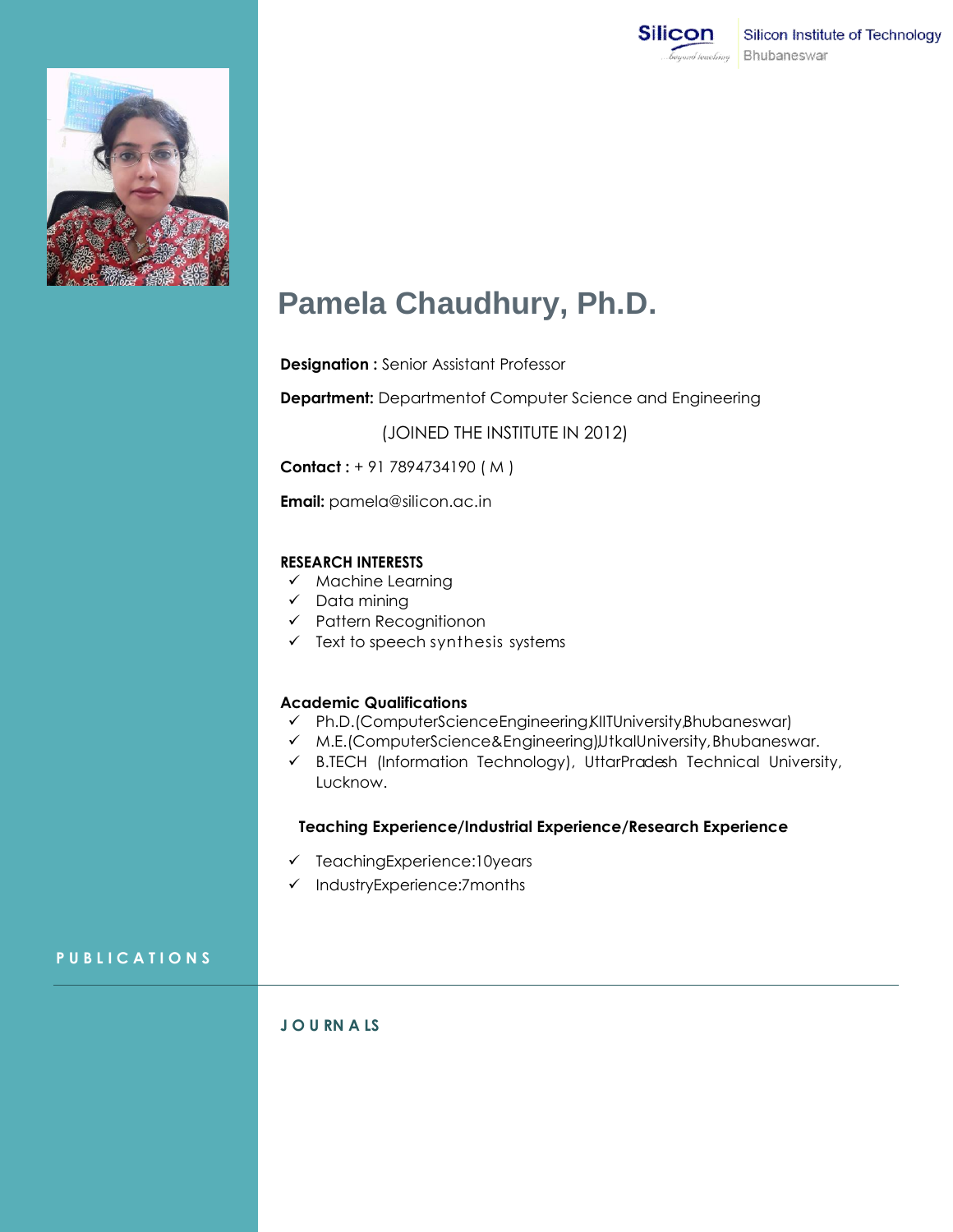- [1] **P. Chaudhury** & H. K. Tripathy, "SpeakerIdentiificationin Odiyausing Mel Frequency Cepstral Coefficients and Vector Quantisation", International Journal of Advances in Computer Science andTechnology, vol. 4, 3, pp.137-140,2015.
- [2] **P. Chaudhury** & H. K. Tripath,"AnEmpiricalStudyonAttributeselectionof StudentPerformancePredictionModel"inInternationalJournaloflearningT echnology,vol.12,3,pp.241-252,2017.Inderscience, (Scopus,Published).
- [3] **P. Chaudhury** & H.K.Tripathy, "A study on smartphone addiction on academic performance", International Journal of Engineering & Technology, vol.7,2.6,pp.50-53,2018.(Scopus,Published).
- [4] **P. Chaudhury**& H.K. Tripathy, "Optimisation of the RBFN model using TLBO and DE for academic performance determination on primary data", Indonesian Journal of electrical engineering and computer science, 2019, vol. 15, 1, pp. 435-442 (Scopus, published).
- [5] **P. Chaudhury**& H. K. Tripathy, "A novel academic performance estimation model using two stage feature selection", Indonesian Journal of electrical engineering and computer science, 2020, vol19, 3, pp.1610- 1619. (scopus published). **C O N F E RE N C E S**
- [6] **P. Chaudhury ,**M. Rao and K. V. Kumar " Symbol based Concatenation Approach for Text to Speech System for Hindi using Vowel Classification Technique "inthe proceedings of internationalconferenceNABIC,2009, pp . 1082-1087.
- [7] **P. Chaudhury** and K. V. Kumar, " Vowelclassification based approach for Telugu Text -to -SpeechSystem usingsymbol concatenation", in the proceedings ofinternationalconference[ACCTA-2010].
- [8] **Pamela Chaudhury,** S. Mishra, H.K. Tripathyand B . K. Mishra ,"Enhancing thecapabilitiesofStudentResultPredictionSystem",in Proceedings of the Second InternationalConference on Information and Communication Technology forCompetitive Strategies(ICTCS '16), pp. 1 -6, , (ACM Conference).
- 9] S.Mishra,**P.Chaudhury**,H.K.Tripathy,B.K.Mishra,"An implementationof Feature ranking using Machine learning techniques for Diabetes disease prediction" ICTCS 2016, Proceedings of the Second International Conference on Information and Communication Technology for Competitive Strategies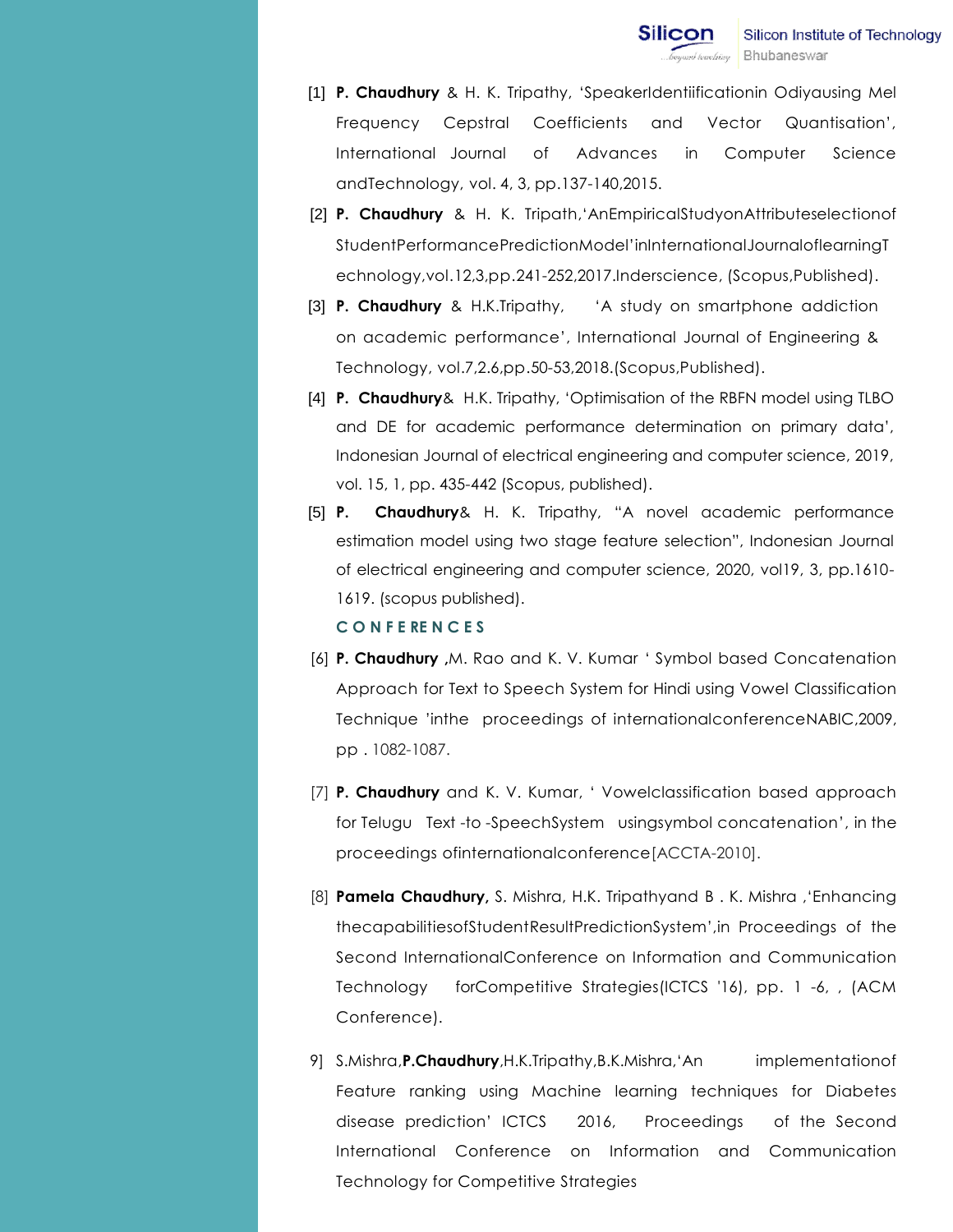| WORKSHOP/FDP/                                                                                              | <b>ORGANIZING</b><br><b>INSTITUTE</b> | <b>PLACE &amp; YEAR</b> | <b>DURATION</b> |
|------------------------------------------------------------------------------------------------------------|---------------------------------------|-------------------------|-----------------|
| <b>CONFERENCES</b>                                                                                         |                                       |                         |                 |
| <b>ATTENDED</b>                                                                                            |                                       |                         |                 |
| International Symposium<br>on biologicall y inspired<br>computing &<br>applications                        | ITER,<br>Bhubaneswar                  | <b>ITER 2009</b>        | 3 days          |
| International<br>conference on<br>advances in computer,<br>communication<br>technology and<br>applications | C VRaman<br>College,<br>Bhubaneswar   | C.V. Raman<br>,2010     | 2 days          |
| Seminar<br>National<br>Application<br>on.<br>Oriented<br>Networking<br>(NSAON                              | SIT, Bhubaneswar                      | SIT, 2012               | 2 days          |
| Workshop on Theories,<br>Applications and Future<br>directions                                             | SIT, Bhubaneswar                      | SIT, 2013               | 1 day           |
| Workshop on computer<br>Programming                                                                        | <b>IIT Bombay</b>                     | SIT, 2014               | 2 weeks         |
| Workshop on Computer<br>Networking                                                                         | <b>IIT Bombay</b>                     | SIT, 2014               | 2 weeks         |
| Workshop on Computer<br>Security                                                                           | <b>IIT Bombay</b>                     | SIT, 2014               | 2 weeks         |
| Pedagogy for Effective<br>use of ICT in<br><b>Engineering Education</b>                                    | <b>IIT Bombay</b>                     | SIT, 2015               | 2 weeks         |
| STTP on Technical<br>Communication                                                                         | <b>IIT Bombay</b>                     | SIT, 2015               | 2 weeks         |
| National Workshop on<br>Science & Engg.<br>Aspects of Big Data<br>Analysis (SEBDA)                         | SIT, Bhubaneswar                      | SIT, 2015               | 3 days          |
| Short Term Training<br>Program on Institutional<br>Management                                              | NITTTR,<br>Kolkata                    | SIT, 2015               | <b>lweek</b>    |
| Linux Operating Sys<br>tem& Kernel Internals<br>(LOSKI)                                                    | SIT, Bhubaneswar                      | SIT, 2015               | 2 days          |
| Workshop on Scientific<br><b>Document Preparation</b><br>using Latex (SDPL)                                | SIT, Bhubaneswar                      | SIT, 2015               | 2 days          |
| Workshop on Machine<br>Learning for Big Data<br>Analysis (MLBDA)                                           | SIT, Bhubaneswar                      | SIT, 2016               | 1 week          |
| International<br>Conference on<br>computational                                                            | KIIT,<br>Bhubaneswar                  | KIIT, 2016              | 2 days          |